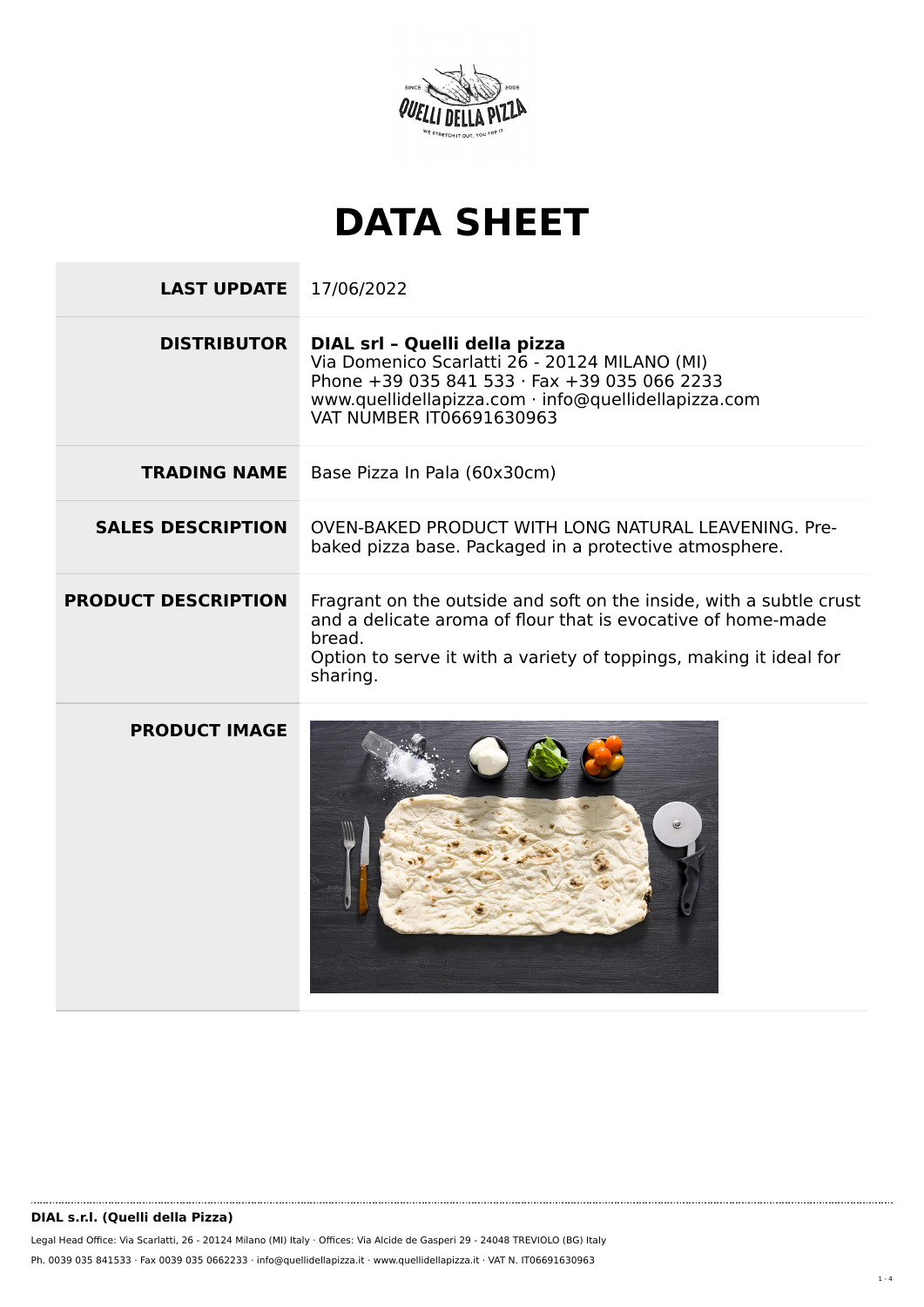

| <b>INTERNAL LABEL CODE</b>  | 46                                                                                                                                                                                                                  |  |
|-----------------------------|---------------------------------------------------------------------------------------------------------------------------------------------------------------------------------------------------------------------|--|
| <b>BOX EAN CODE</b>         | 08056039880429                                                                                                                                                                                                      |  |
| <b>PACKAGE EAN CODE</b>     | 8056039880696                                                                                                                                                                                                       |  |
| <b>NET WEIGHT</b>           | 3000 g $\Theta$ (5 x 600 g)                                                                                                                                                                                         |  |
| <b>SIZE</b>                 | 60x30 cm                                                                                                                                                                                                            |  |
| <b>SHELF LIFE</b>           | BEST BEFORE: 60 days from production date                                                                                                                                                                           |  |
| <b>STORING CONDITIONS</b>   | Store in the fridge at a temperature between $0^{\circ}$ C and $+4^{\circ}$ C. Do<br>not pierce the packaging.<br>Do not pierce the packaging. Once opened, keep refrigerated and<br>consume shortly after opening. |  |
| <b>PACKAGING</b>            | Every carton contains 2 envelops with 5 pizza bases each. 10<br>pizza bases per carton.                                                                                                                             |  |
| <b>INSTRUCTIONS FOR USE</b> | <b>COOKING IN VENTILATED OVEN:</b>                                                                                                                                                                                  |  |
|                             | Pre-heat the oven to 250°C. Top as you like. Bake for 5/6 minutes<br>on the oven rack. Do not bake on the oven tray.                                                                                                |  |
|                             | <b>COOKING IN REFRACTORY OVEN (suggested):</b>                                                                                                                                                                      |  |
|                             | Pre-heat the oven to 350°C. Top as you like. Bake for 3/4 minutes.<br>Do not bake on the oven tray.                                                                                                                 |  |
| <b>ALLERGENS</b>            | <b>Cereals</b> containing <b>gluten</b> and products thereof.                                                                                                                                                       |  |
|                             | Soybeans and products thereof.                                                                                                                                                                                      |  |
|                             | May contain: mustard.                                                                                                                                                                                               |  |
|                             |                                                                                                                                                                                                                     |  |

........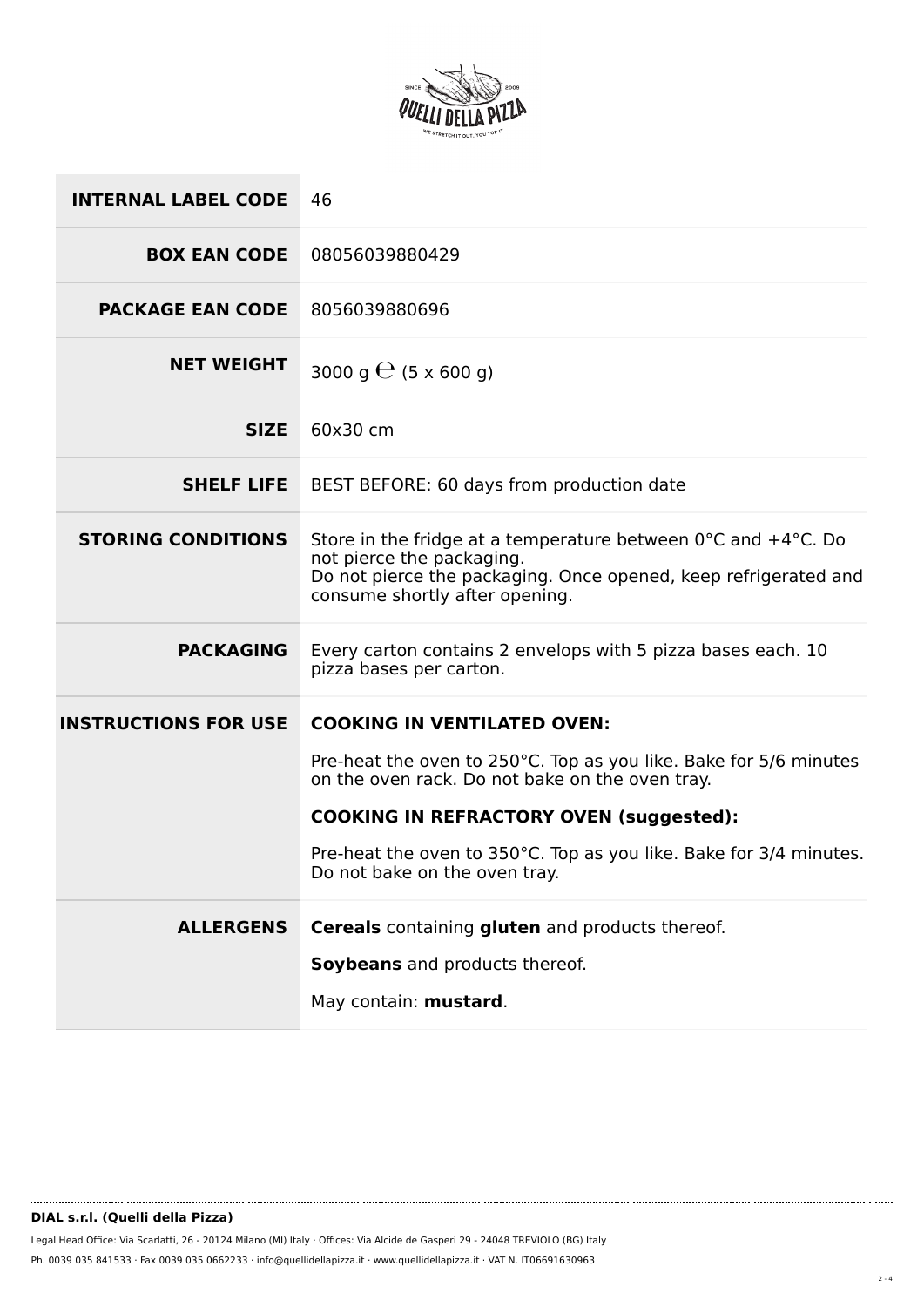

## **ORGANOLEPTIC PROPERTIES**

| <b>COLOUR</b>      | Typical colour of pre-cooked product                                                           |
|--------------------|------------------------------------------------------------------------------------------------|
| <b>CONSISTENCY</b> | Characteristic of pizza base product: soft when uncooked, crispy<br>and crumbly after cooking. |
| <b>TASTE</b>       | Spongy dough and soft to the touch.                                                            |
|                    |                                                                                                |

| <b>INGREDIENTS</b> | Type "0" wheat flour, <b>SOYBEAN</b> flour (NO GMO), re-milled durum |  |
|--------------------|----------------------------------------------------------------------|--|
|                    | <b>WHEAT</b> semolina, water, rice flour, sourdough 5% (WHEAT flour  |  |
|                    | " 00", water, ferments), salt, sunflower oil, sourdough (WHEAT       |  |
|                    | flour, water, yeast), preservative: sorbic acid, natural flavors.    |  |
|                    |                                                                      |  |

| <b>NUTRITION INFORMATION</b><br><b>Average values per 100g of product</b> |                     |  |  |  |
|---------------------------------------------------------------------------|---------------------|--|--|--|
| <b>Energy</b>                                                             | 983 / 235 kJ / kcal |  |  |  |
| Fat                                                                       | 1,8g                |  |  |  |
| of which saturates                                                        | $0,3$ g             |  |  |  |
| <b>Carbohydrates</b>                                                      | 45 <sub>g</sub>     |  |  |  |
| of which sugars                                                           | 2,9g                |  |  |  |
| <b>Protein</b>                                                            | 9,8g                |  |  |  |
| <b>Salt</b>                                                               | 0,42,9              |  |  |  |